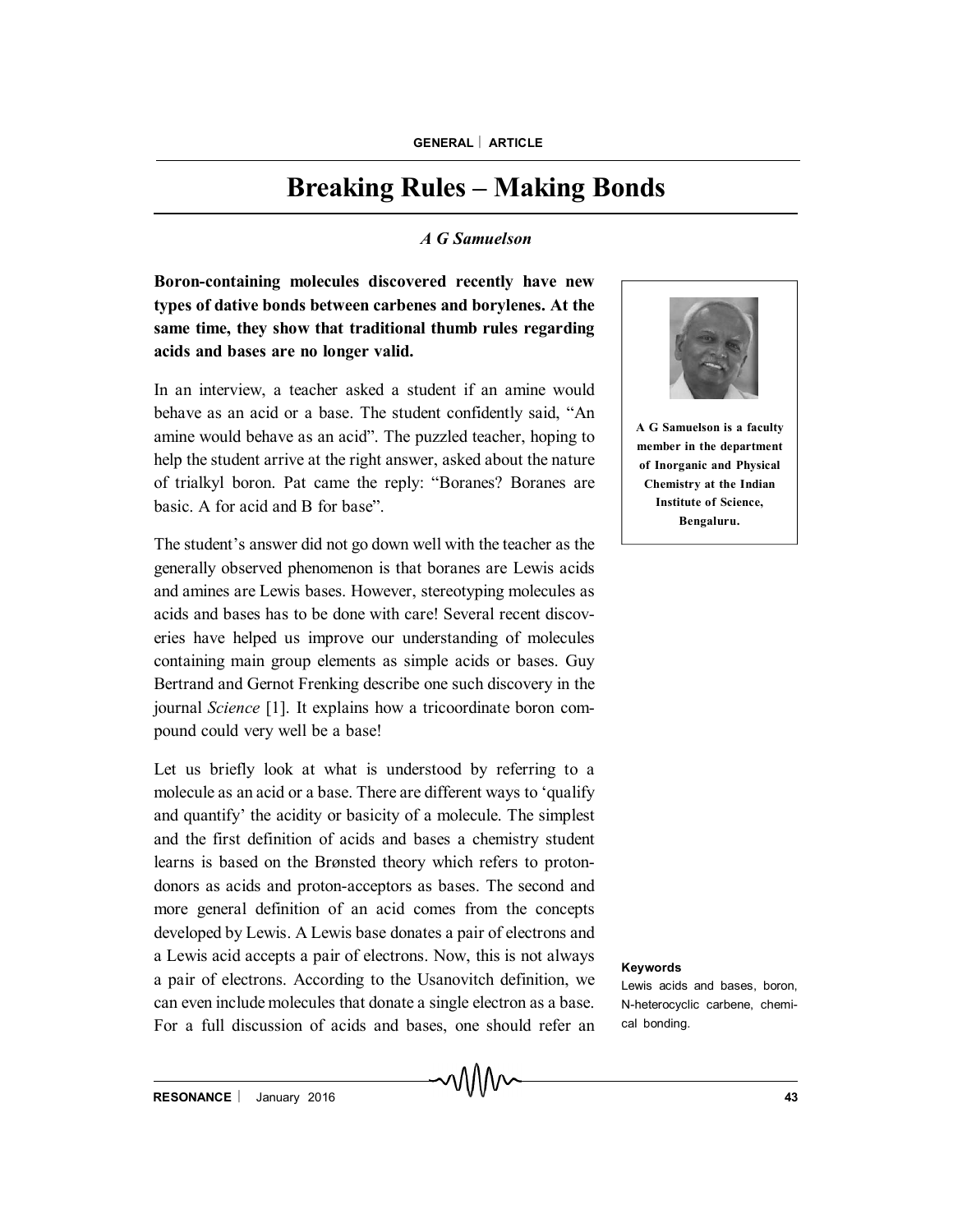The student should have asked, "Are you referring to amines in the gas phase or dissolved in a solvent? And if dissolved, which solvent should I consider?"

elementary chemistry textbook [2].

As a result of the many definitions that are accepted, the environment of the molecule in question can affect its acidity or basicity and hence the answer to the question on boranes and amines. The question posed to the student (mentioned above) was, strictly speaking, incomplete. The student should have asked, "Are you referring to amines in the gas phase or dissolved in a solvent? And if dissolved, which solvent should I consider"?

Acidity and basicity are relative to other molecules in the environment. However, especially in the gas phase, electron counting can give us a quick answer. A molecule with a non-bonded pair of electrons might be considered a base (e.g., ammonia) and a molecule with an incomplete octet (e.g.,  $BR_3$ ) might be considered an acid in the Lewis sense. The molecule that we are going to discuss here is a tricoordinate boron compound, but it is unusual because it has a pair of non-bonding electrons. So we would classify it as a base in the general sense! But Bertrand and Frenking have not indulged in just electron counting or semantics, they have shown that the reactivity of the tricoordinate boron fully fits the description of a base even when it is dissolved in solvents! Let us see how this comes about.

The story starts with the recent study of borylenes (:BR) by Robinson who isolated a dimer stabilized by a carbene [4] and Braunschweig who trapped an intermediate borylene with boron in the +1 oxidation state [5] (*Scheme* 1). The species (:BR) is analogous to a carbene (: $CR_2$ ). Carbenes have been shown to be a stable species especially if they are sterically protected and have  $\pi$  donors in the adjacent position [6].

Guy Bertrand reasoned that the species **B** was unstable due to the presence of a vacant orbital, which could be stabilized with another donor. To make life simple, they decided to use one more carbene than what was used by Braunschweig as a donor. They also made it more bulky to afford steric protection. So instead of the simple carbene used by Braunschweig and coworkers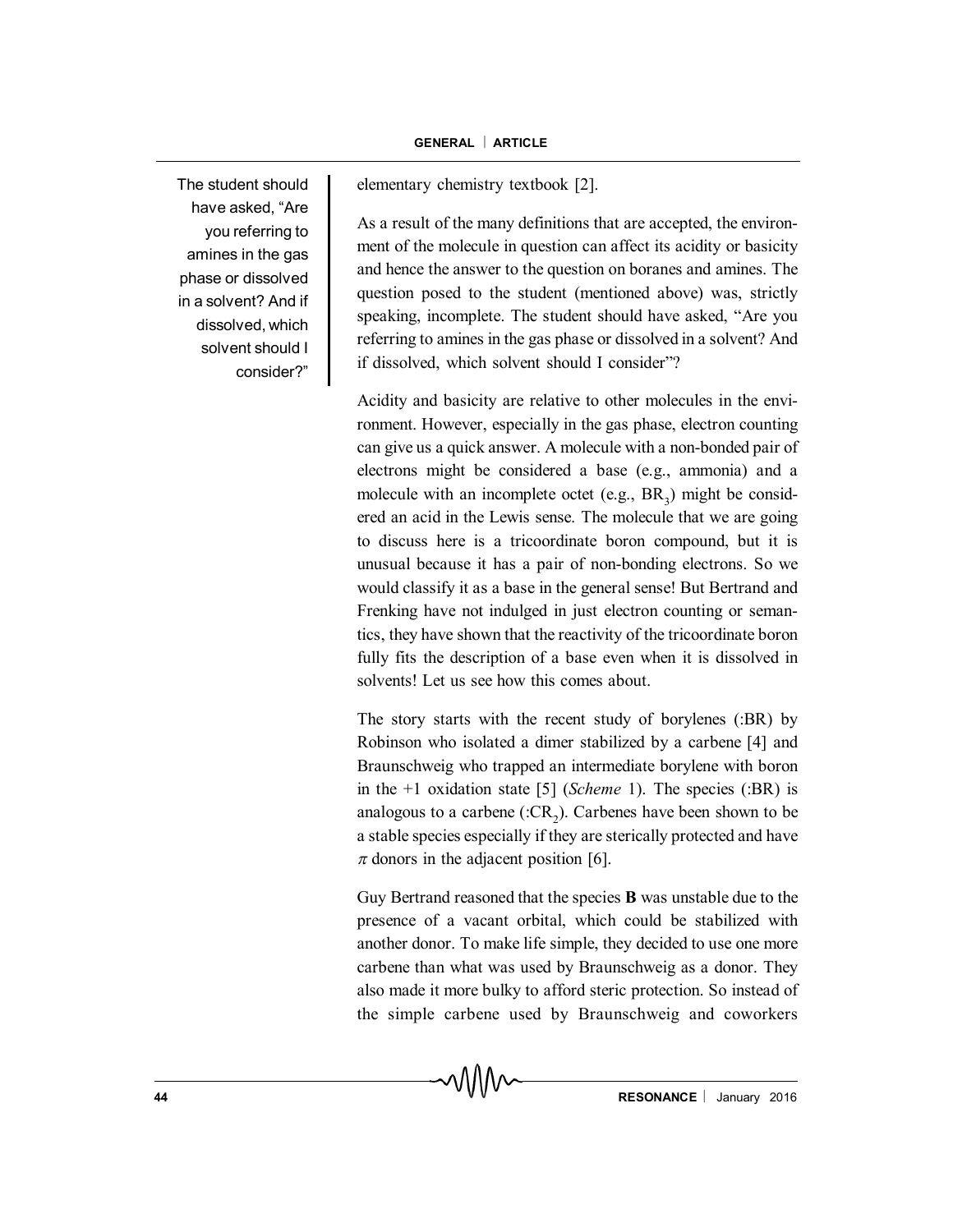

**Scheme 1**. Studies on borylenes by Robinson (**top**) and Braunschweig (**bottom**).

(*Figure* 1a), Bertrand used a very bulky carbene called cyclic (alkyl) (amino) carbene (CAAC) shown in *Figure* 1b. Bertrand's choice was also based on his earlier work that these molecules can donate the pair of electrons on carbon (nucleophilic) very easily. At the same time, they can accept a pair of electrons through the vacant orbital on carbon.

The result of their experiments is outlined in *Scheme* 2. Counterintuitively, they obtained the proposed product **3** when they reduced the adduct  $2$  with potassium (added as  $KC_{8}$ , which is potassium metal intercalated in graphite) without adding the extra ligand in 33% yield. When they carried out the reaction by adding some extra ligand **1** (CAAC), the yield of the expected product reduced! One would have expected better yields of the product with the extra ligand!

Since single crystals suitable for a crystallographic study were available, they quickly obtained the three dimensional structure



The species (:BR) is analogous to a carbene (:CR $_2$ ).

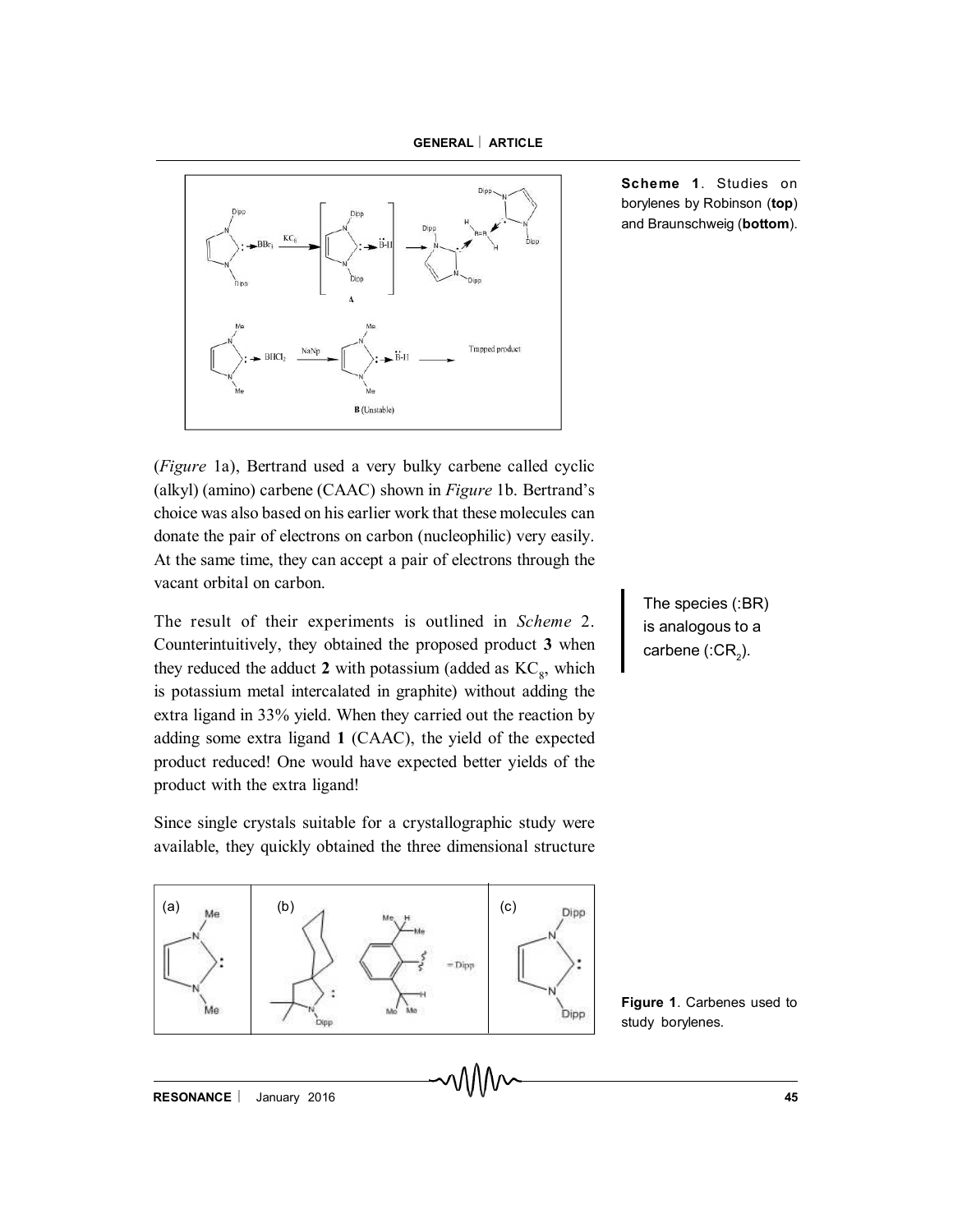

**Scheme 2**. Synthesis of (**top**) the parent borylene-bis (CAAC) adduct **3**, and (**bottom left**) its conversion to the radical cation **3**<sup>+</sup> [GaCl<sub>4</sub>] , and (**bottom right**) boronium **3H**+ [CF $_{3}$ SO $_{3}$ ]<sup>–</sup> .

of **3**. The molecular structure is dominated by the steric requirement of the two CAAC groups around boron. Several unusual features of **3** need to be pointed out. The structure reveals a tricoordinate boron with three ligands in a plane around the boron. The angle between the CAAC ligands is 140°, whereas the angle between the CAAC ligands and hydrogen is 110°. Some key parameters are given in *Table* 1.

The structural parameters suggest that the lone pair of electrons on B is present in a pure 2*p* orbital. Based on the bonding picture

| Molecule                          | $[3^+]$ <sup>+</sup> .[GaCl4] <sup>-</sup> | 3          | $[3H]^+. [CF, SO3]$ |
|-----------------------------------|--------------------------------------------|------------|---------------------|
| B-C: (Å)<br>:C-N(Å)<br>C:-B-:C(°) | 1.58, 1.58                                 | 1.52, 1.52 | 1.61, 1.61          |
|                                   | 1.36, 1.35                                 | 1.38, 1.39 | 1.31, 1.31          |
|                                   | 137.8                                      | 138.8      | 133.7               |

**Table 1**. Molecular parameters for the three borylenes stabilized by NHC ligands.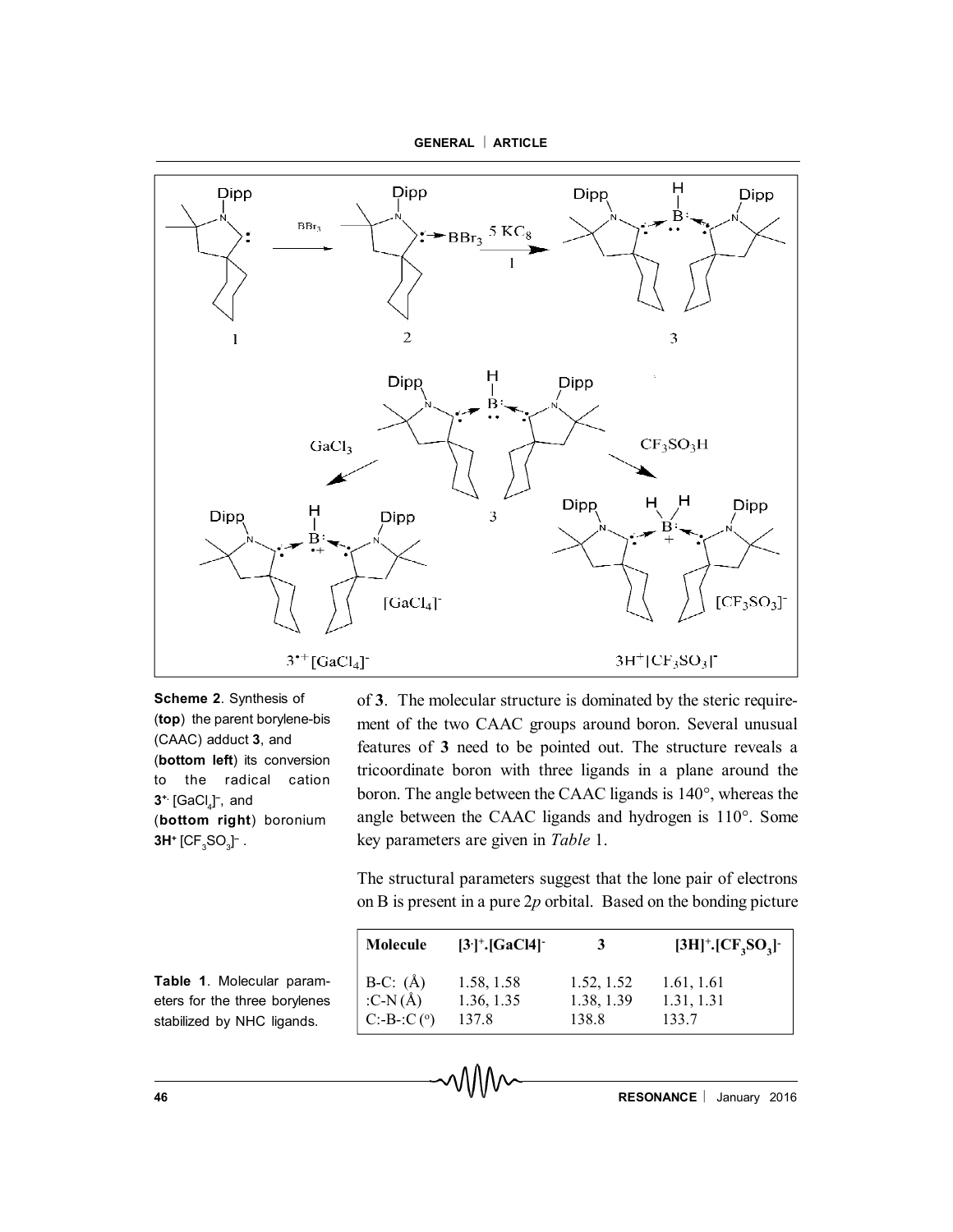you would expect the boron to be electron rich with a formal oxidation state of only 1! Surprisingly, the computational study estimates a partial charge of +0.05 on the BH moiety. But the computational study also provides some insight into this unusual situation. As there is an empty orbital on each one of the CAAC ligands, the boron is able to donate electrons to the empty orbitals on the carbene. (You might recall that in  $BX_3$  where X is a halogen, there is donation of electrons from X to the empty orbital on B making  $BX_3$  stable.) In this case, the reverse situation is true. The boron is donating electrons to the carbene!

Having discussed the structure of this unusual compound, let us look into its chemistry. It is interesting that the lone pair leads to electrochemistry consistent with the availability of a non-bonded pair of electrons on boron. The compound is very easily oxidized to form the radical cation **[3. ] <sup>+</sup>** at the very low potential of –0.9 V w.r.t. a standard calomel electrode (SCE). For comparison, one can look at the oxidation potential of ferrocene that is oxidized at +0.5 V vs. SCE. Surprisingly, the complex **3** can be stabilized in this state by a suitable counter ion and so addition of  $GaCl<sub>3</sub>$ allowed them to isolate the radical cation **[3. ] + .[GaCl 4 ] –** and characterize the same by X-ray crystallography. Not surprisingly, some of the metrical details of structure  $[3^{\text{+}}]$ **:**  $[GaCl_4]$ <sup>-</sup> remains almost the same as of **3.** Probably the most convincing evidence that compound **3** is a base comes from its reaction with a proton to form **[3H]<sup>+</sup> .[CF<sup>3</sup> SO<sup>3</sup> ] –** . They have characterized the protonated species also by crystallography, which shows that the central boron is now a distorted tetrahedral species. It is distorted from an ideal tetrahedron (the structure adopted by the ammonium ion), because unlike  $[NH_4]^+$ , this molecule now has two very large CAAC groups and two sterically accommodating hydrogen atoms.

Before we finish this discussion, we should point out a very important difference between the boron chemistry discussed in textbooks till date, which relates to the chemistry of boron in its usual oxidation state,  $+3$ , and this unusual structure. Boron has

Boron has been stabilized in an oxidation state of +1. So the basic nature of boron is associated with the low oxidation state of the element.